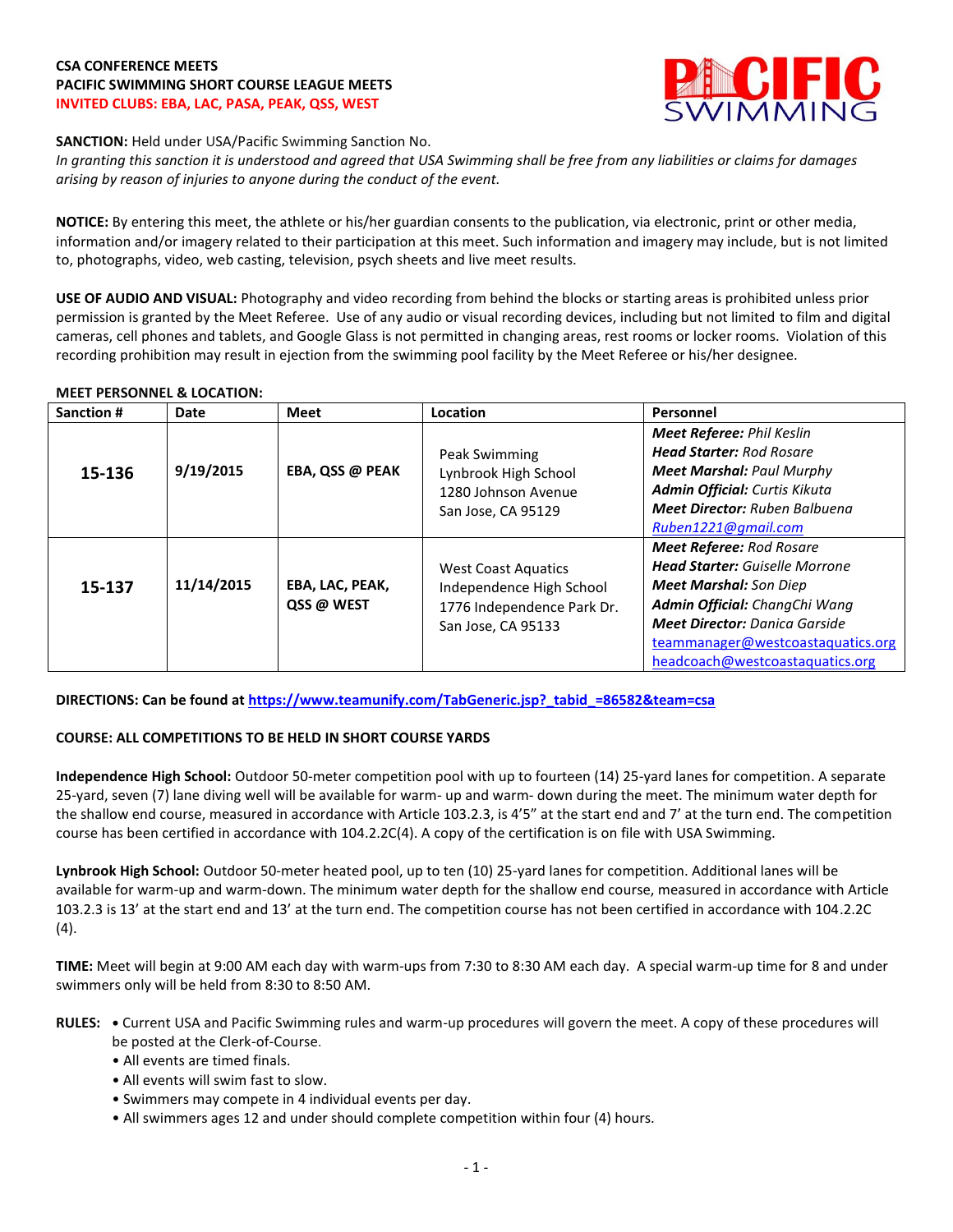• Entries will be accepted until the number of splashes exceeds the estimated time line, per the "Four-Hour Rule," based on the swimmers age and gender.

**•** If local conditions warrant it the Meet Referee, with the concurrence of the Meet Director, may require a mandatory scratch down. Immediate cash refunds will be made for any mandatory scratches.

• **All coaches and deck officials must wear their USA Swimming membership cards in a visible manner.** 

**UNACCOMPANIED SWIMMERS:** Any USA-S athlete-member competing at the meet must be accompanied by a USA Swimming member-coach for the purposes of athlete supervision during warm-up, competition and warm-down. If a coach-member of the athlete's USA-S Club does not attend the meet to serve in said supervisory capacity, it is the responsibility of the swimmer or the swimmer's legal guardian to arrange for supervision by a USA-S member-coach. The Meet Director or Meet Referee may assist the swimmer in making arrangements for such supervision; however, it is recommended that such arrangements be made in advance of the meet by the athlete's USA-S Club Member-Coach.

**RACING STARTS:** Swimmers must be certified by a USA-S member-coach as being proficient in performing a racing start, or must start the race in the water. It is the responsibility of the swimmer or the swimmer's legal guardian to ensure compliance with this requirement.

**RESTRICTIONS:** • Smoking and the use of other tobacco products is prohibited on the pool deck, in the locker rooms, in spectator seating, on standing areas and in all areas used by swimmers, during the meet and during warm-up periods.

- Sale and use of alcoholic beverages is prohibited in all areas of the meet venue.
- No glass containers are allowed in the meet venue.
- No propane heater is permitted except for snack bar/meet operations.
- All shelters must be properly secured.
- Changing into or out of swimsuits other than in locker rooms or other designated areas is prohibited.

• Destructive devices, to include but not limited to, explosive devices and equipment, firearms (open or concealed), blades, knives, mace, stun guns and blunt objects are strictly prohibited in the swimming facility and its surrounding areas. If observed, the Meet Referee or his/her designee may ask that these devices be stored safely away from the public or removed from the facility. Noncompliance may result in the reporting to law enforcement authorities and ejection from the facility. Law enforcement officers (LEO) are exempt per applicable laws.

**ELIGIBILITY:** • Swimmers must be current members of USA-S and enter their name and registration number on the meet entry card as they are shown on their Registration Card. If this is not done, it may be difficult to match the swimmer with the registration and times database. The meet host will check all swimmer registrations against the SWIMS database and if not found to be registered, the Meet Director shall accept the registration at the meet (a \$10 surcharge will be added to the regular registration fee). Duplicate registrations will be refunded by mail.

• Meet is open to all qualified swimmers registered with one of the CSA teams. **Swimmers must be a member of EBA, LAC, PASA, PEAK, QSS, SEA, or WEST. Swimmers who are unattached, but participating with a member team may enter a CSA dual meet.**

• Entries with **"NO TIME" will be ACCEPTED**.

• Entry times submitted for this meet will be checked against a computer database and may be changed in accordance with Pacific Swimming Entry Time Verification Procedures.

• Disabled swimmers are welcome to attend this meet and should contact the Meet Director or Meet Referee regarding any special accommodations on entry times and seeding per Pacific Swimming policy.

• Swimmers 19 years of age and over may compete in the meet for time only, no awards. Such swimmers must have met standards for the 17-18 age group.

• The swimmer's age will be the age of the swimmer on the first day of the meet.

**ENTRY PRIORITY:** Meet is open to all qualified swimmers registered with one of the CSA teams. **Swimmers must be a member of EBA, LAC, PASA, PEAK, QSS, SEA, or WEST. Swimmers who are unattached, but participating with a member team may enter a CSA dual meet.** 

**ENTRY FEES:** \$30 per swimmer. One check must be made by the visiting team payable to the host team. Checks must be hand delivered to the meet director on the day of the meet.

**TEAM E-MAIL ENTRIES:** An sd3 entry file must be submitted by the Tuesday prior to the meet. Request a confirmation of receipt to ensure delivery of the email and file. Send meet entry file to the meet director.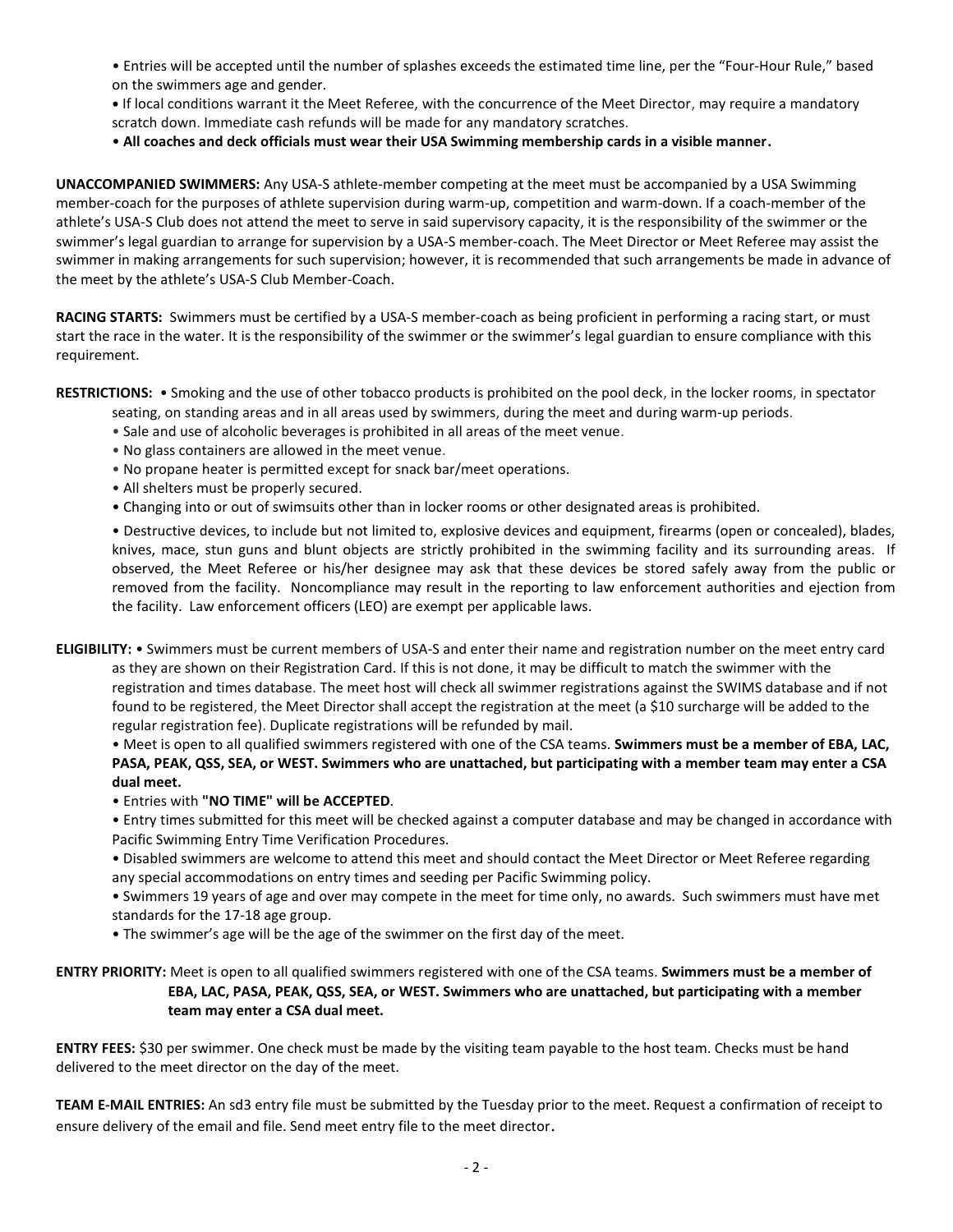#### **MAILED OR HAND DELIVERED ENTRIES**: Will not be accepted

# **Make check payable to**: **9/19 – PEAK Swimming; 11/14 – West Coast Aquatics E-Mail entries to**: **9/19 -** *[Ruben1221@gmail.com;](mailto:Ruben1221@gmail.com)* **11/14 -** [teammanager@westcoastaquatics.org](mailto:teammanager@westcoastaquatics.org)

**CHECK-IN:** The meet will be pre seeded. There will be no check-in.

**SCRATCHES:** Any swimmers not reporting for or competing in an individual timed final event that they have entered shall not be penalized.

**AWARDS:** None.

**ADMISSION:** Free. A program will not be available. Heat Sheets may be available electronically and should be printed before the meet.

**SNACK BAR & HOSPITALITY:** A snack bar may be available throughout the competition. Coaches and working deck officials will be provided lunch. Hospitality will serve refreshments to deck officials, marshals, and coaches.

**MISCELLANEOUS:** No overnight parking is allowed. Facilities will not be provided after meet hours. Each team is required to provide timers. Meet director will email timer/lane assignments to each team prior to the meet. This meet will be scored according to CSA rules for dual meets.